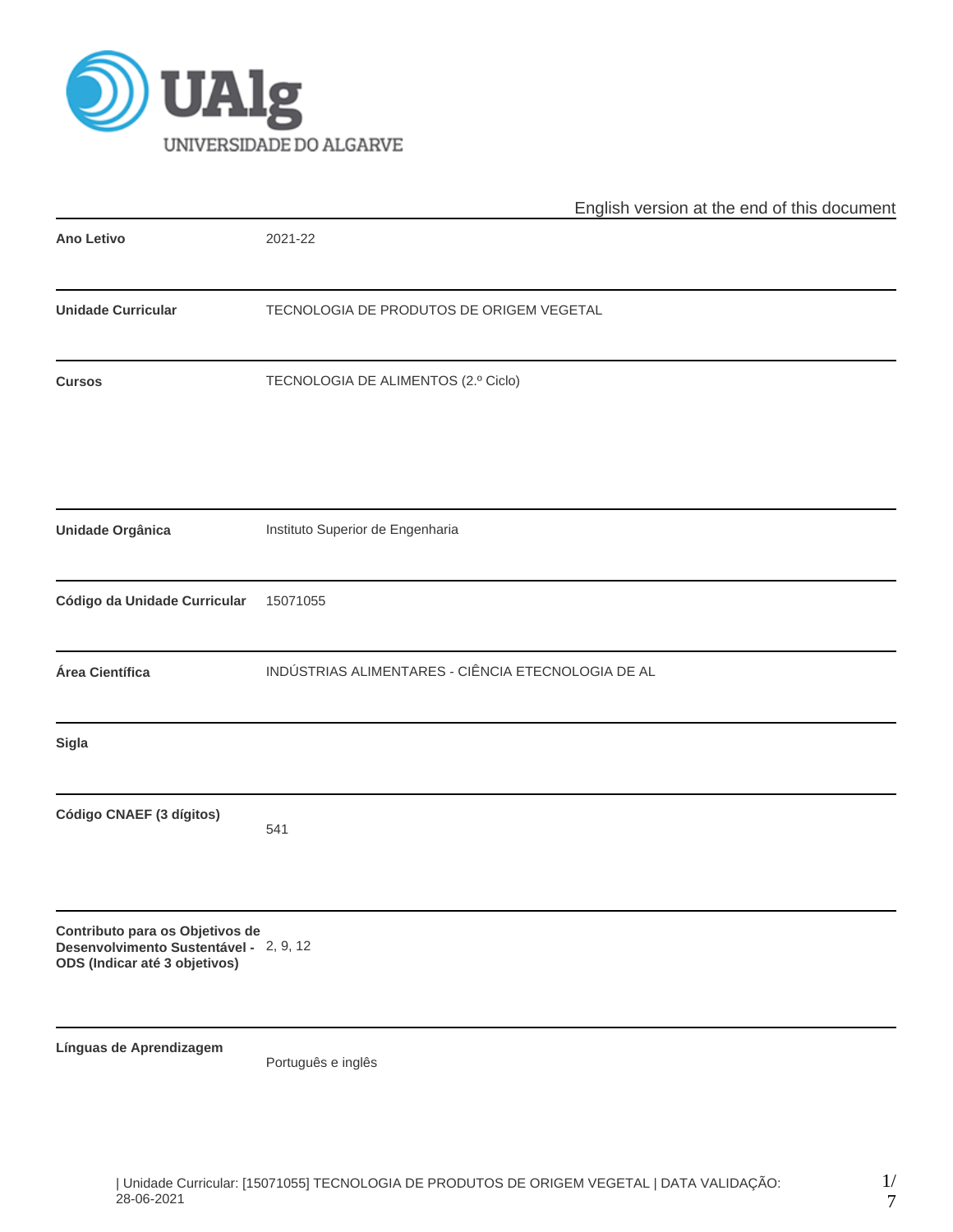

**Modalidade de ensino**

Presencial

**Docente Responsável** Maria Margarida Cortês Vieira

| <b>DOCENTE</b>                | <b>TIPO DE AULA</b> | <b>TURMAS</b> | <b>TOTAL HORAS DE CONTACTO (*)</b> |  |  |
|-------------------------------|---------------------|---------------|------------------------------------|--|--|
| Maria Margarida Cortês Vieira | OT: PL: T           | T1: PL1: OT1  | 7.5T; 15PL; 2.5OT                  |  |  |
| Maria Dulce Carlos Antunes    | OT: PL: T           | T1: PL1: OT1  | 7.5T; 15PL; 2.5OT                  |  |  |

\* Para turmas lecionadas conjuntamente, apenas é contabilizada a carga horária de uma delas.

| <b>ANO</b> | <b>PERIODO DE FUNCIONAMENTO*</b> | <b>HORAS DE CONTACTO</b> | I HORAS TOTAIS DE TRABALHO | <b>ECTS</b> |
|------------|----------------------------------|--------------------------|----------------------------|-------------|
|            | ⌒∩<br>ےت                         | 15T: 30PL: 5OT           | 140                        |             |

\* A-Anual;S-Semestral;Q-Quadrimestral;T-Trimestral

# **Precedências**

Sem precedências

# **Conhecimentos Prévios recomendados**

Tecnologia Alimentar I e II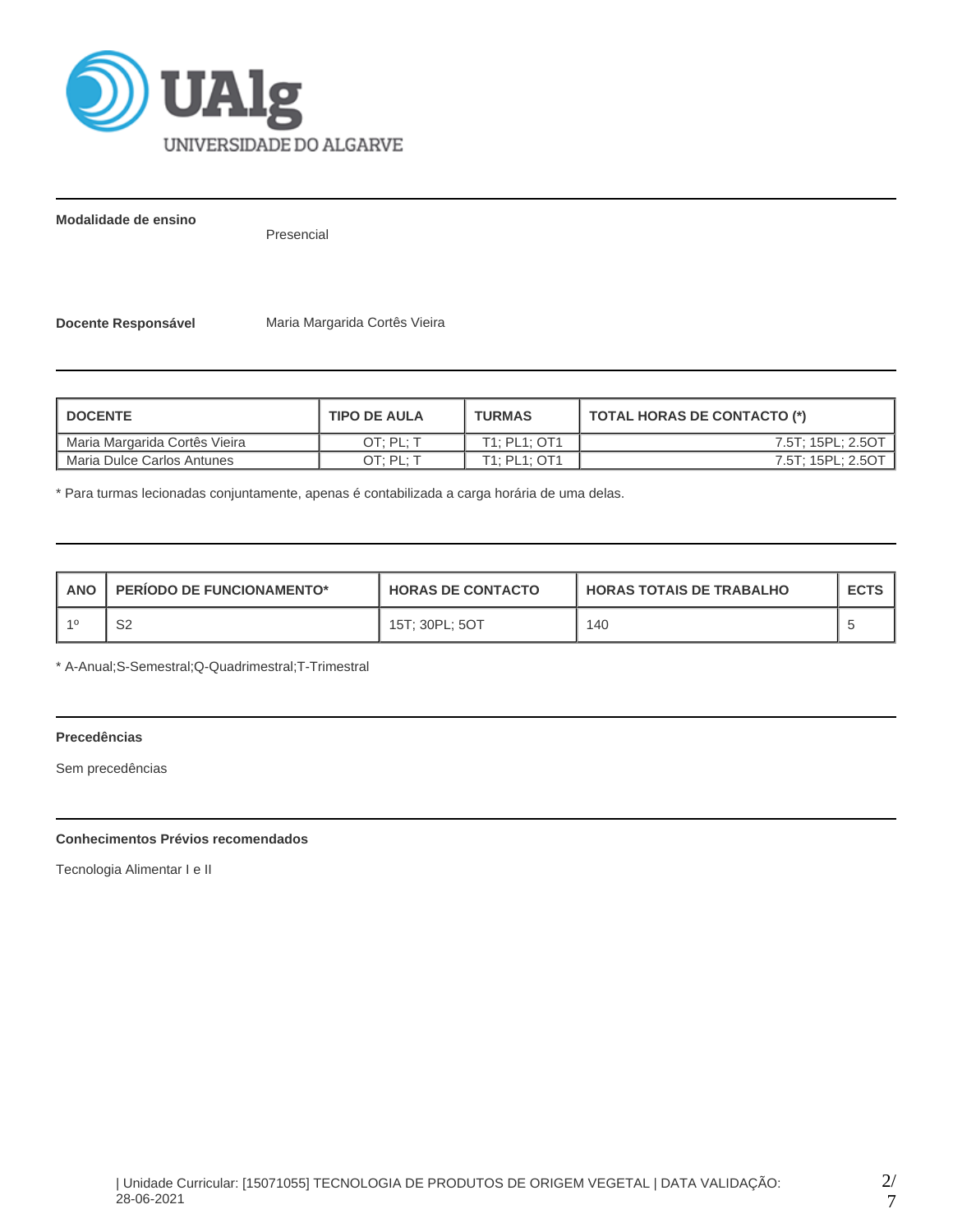

#### **Objetivos de aprendizagem (conhecimentos, aptidões e competências)**

A. Compreender as propriedades dos produtos à base de vegetais ou frutos em termos de propriedades de matérias-primas, formulações, processamento e armazenamento.

B. Como propor a tecnologia de manuseamento, armazenamento e transporte mais apropriada a determinado hortícola

C. Definir processos aplicados na produção de produtos à base de vegetais ou frutas através da construção de um Diagrama de Fluxo de Processo.

D. Monitorizar e controlar o armazenamento e distribuição de frutos e vegetais minimamente processados.

E. Propor processos que conservam as propriedades nutricionais e de saúde dos produtos à base de frutos e vegetais com enfâse nos da região Mediterrânica.

#### **Conteúdos programáticos**

1. Propriedades gerais dos frutos e vegetais.

Composição físico-química e nutricional e sua variação no decurso do processo de amadurecimento. Parâmetros físico químicos de qualidade e legislação associada.

1. Boas práticas de pós-colheita.

Colheita. Arrefecimento. Preparação (descarga, triagem, limpeza e lavagem, aplicação de ceras, calibração e seleção). Embalagem (simples, controlada e modificada). Transporte.

- 1. Unidades de produção. Planeamento da Produção. Diagramas de fluxo de processo.
- 2. Pré-tratamentos (lavagem, descasque, corte, branqueamento)
- 3. Conservação geral de frutos e vegetais (branqueamento, processamento térmico, desidratação, congelação).
- 4. Tecnologia dos frutos e vegetais minimamente, semi e completamente processados.
- 5. Valorização de um sub-produto no processamento de vegetais.

#### **Metodologias de ensino (avaliação incluída)**

Os temas serão tratados em aulas teóricas veiculadas pelos docentes

A 1ª parte da componente teórica (pós-colheita) é avaliada por um teste escrito (50%).

São realizadas visitas de estudo a algumas empresas de região que produzem por exemplo azeite, sumo de laranja ou farinha de alfarroba. Será sempre que possível realizada uma visita ao mercado abastecedor de Faro.

As visitas de estudo são obrigatórias e normalmente realizadas da parte da manhã e os alunos terão de responder a um quiz(s) sobre a(s) visita(s) em causa que contribuirá para 20% da nota final. Os alunos que faltarem terão de realizar o mesmo quiz sobre a matéria coberta durante a visita.

O trabalho do laboratório resulta na redação de um Projeto (contribuição de 30% da nota final).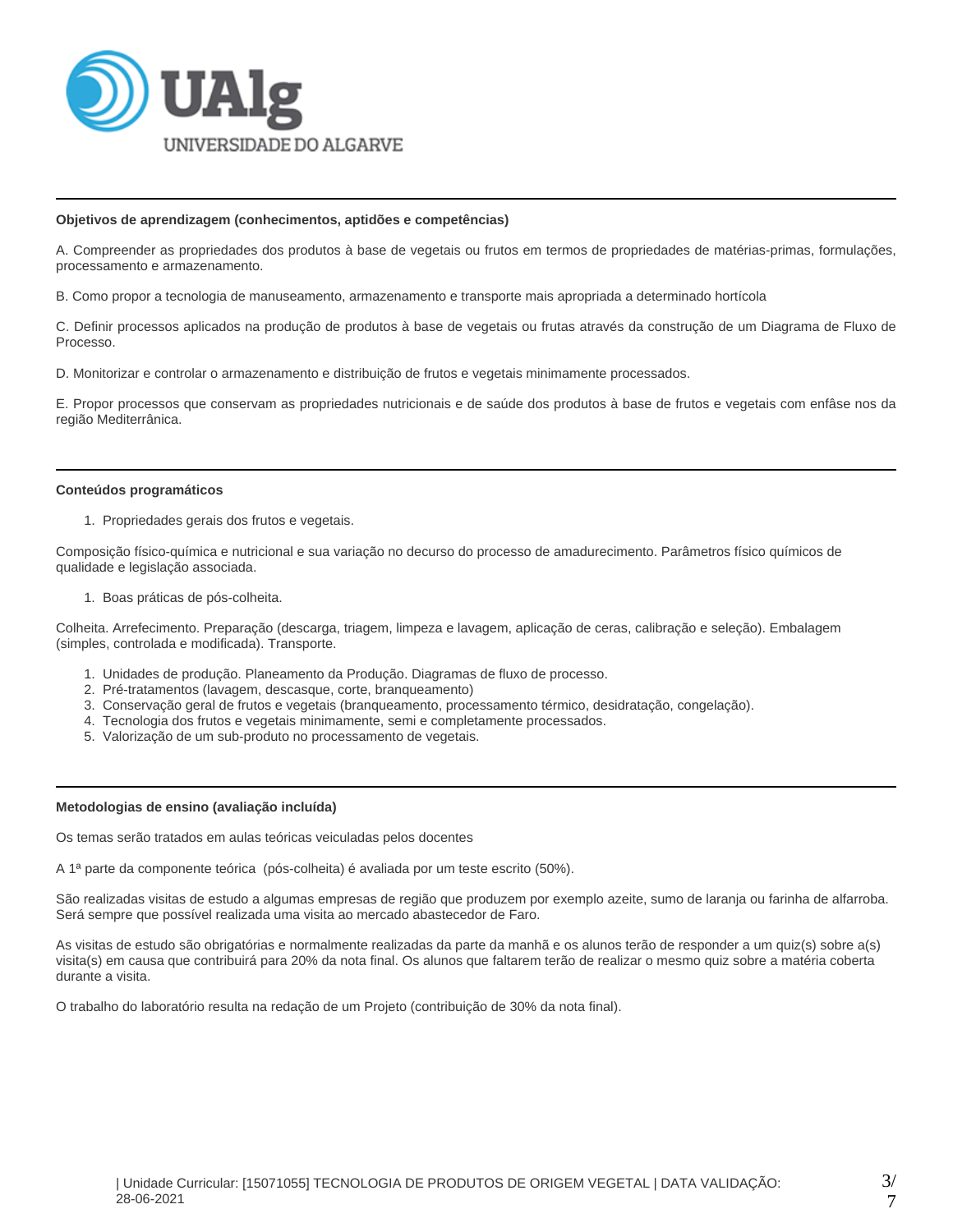

# **Bibliografia principal**

Handbook of Fruits and Fruit Processing Editor Y. H. Hui Associate Editors J´ zsef Barta, M. Pilar Cano, Todd W. Gusek, o Jiwan S. Sidhu, and Nirmal K. Sinha

Dauthy, M.E. Fruit and Vegetable processing. FAO Agricultural Services Bulletin no.119. Food and Agriculture Organization of the United Nations, Rome, 1995.

Fruit and Vegetable processing. 2009. Agribusiness Handbook. FAO.

Processing Fruits: Science and Technology. Biology, principles and applications, Volume 1. Somogyi, L.P., Ramaswamy, H.S. and Hui, Y.H. (Ed.s) Technomic Pub. Co., ©1996.

Processing Fruits: Major processed products. Volume 2. Somogyi, L.P., Barret, D.M. and Hui, Y.H. (Ed.s) Technomic Pub. Co., ©1996.

Handbook of Analysis and Quality Control for Fruit and Vegetable Products S. Ranganna Tata McGraw-Hill, 1986Education, ISBN 0074518518, 9780074518519, 1112pp.

Postharvest Technology of Horticultural Crops. 1992. Publication 3311. University of California. Ed. Kader, A.A.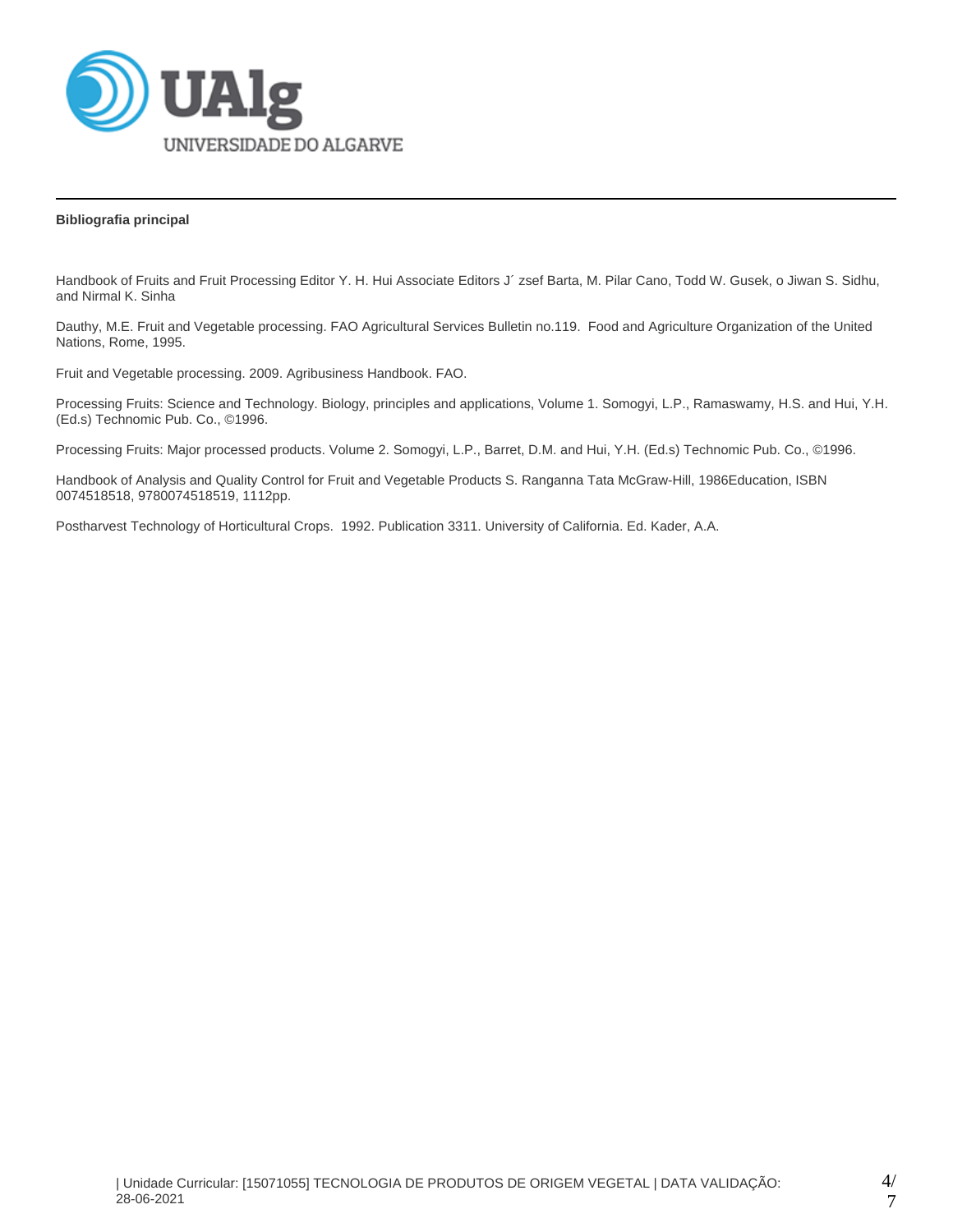

| <b>Academic Year</b>                                                                                   | 2021-22                                      |
|--------------------------------------------------------------------------------------------------------|----------------------------------------------|
| <b>Course unit</b>                                                                                     | TECHNOLOGY OF PRODUCTS OF PLANT ORIGIN       |
| <b>Courses</b>                                                                                         | FOOD TECHNOLOGY (2.º Ciclo)<br>Common Branch |
| <b>Faculty / School</b>                                                                                | INSTITUTE OF ENGINEERING                     |
| <b>Main Scientific Area</b>                                                                            |                                              |
| Acronym                                                                                                |                                              |
| <b>CNAEF</b> code (3 digits)                                                                           | 541                                          |
| <b>Contribution to Sustainable</b><br><b>Development Goals - SGD</b><br>(Designate up to 3 objectives) | 2, 9, 12                                     |
| Language of instruction                                                                                | Portuguese and english.                      |
| <b>Teaching/Learning modality</b>                                                                      | In presence.                                 |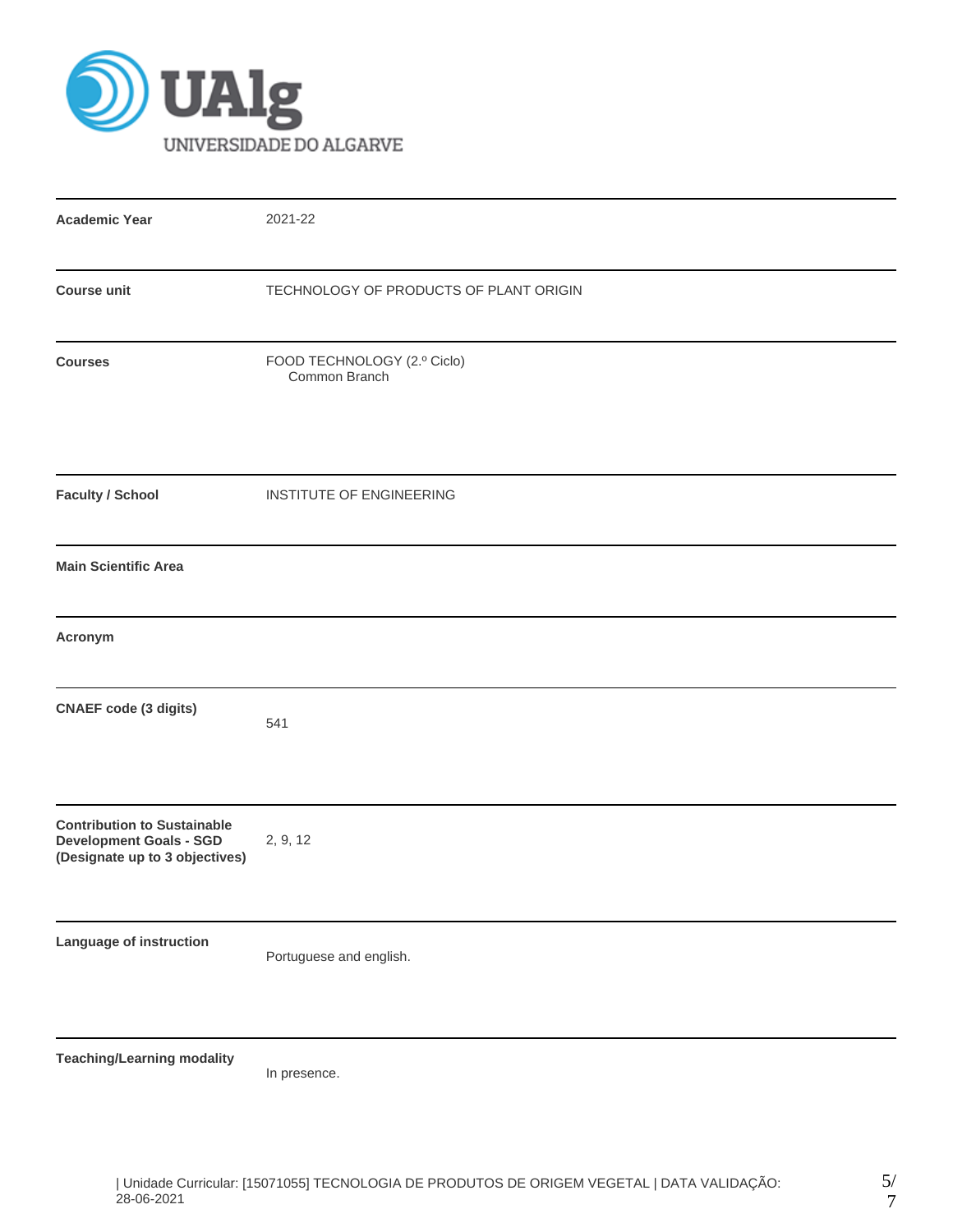

**Coordinating teacher Maria Margarida Cortês Vieira** 

| <b>Teaching staff</b>         | <b>Type</b> | <b>Classes</b> | Hours (*)         |
|-------------------------------|-------------|----------------|-------------------|
| Maria Margarida Cortês Vieira | OT: PL: T   | T1: PL1: OT1   | 7.5T; 15PL; 2.5OT |
| Maria Dulce Carlos Antunes    | OT: PL: 1   | T1: PL1: OT1   | 7.5T; 15PL; 2.5OT |

\* For classes taught jointly, it is only accounted the workload of one.

| Con<br>ours |    | ים            |    |    | - | $\Gamma$ |     | `otal |
|-------------|----|---------------|----|----|---|----------|-----|-------|
|             | ШC | $\sim$<br>וכו | НΟ | ШC |   | 115      | IІC |       |

T - Theoretical; TP - Theoretical and practical ; PL - Practical and laboratorial; TC - Field Work; S - Seminar; E - Training; OT - Tutorial; O - Other

# **Pre-requisites**

no pre-requisites

# **Prior knowledge and skills**

Food Technology I and II

# **The students intended learning outcomes (knowledge, skills and competences)**

A. Understand the properties of fruit and vegetable based products in terms of raw material properties, formulation, processing and storage.

B. How to propose appropriate handling, storage and transportation technology for a given produce.

C. Define processes employed in the manufacture of fruit and vegetable based products and beverages through construction of Process Flow Diagrams.

D. Monitor and control the storage and distribution of minimally processed fruits and vegetables.

E. Propose processes which conserve the nutrition and health properties of fruit and vegetable products with emphasis to those of the Mediterranean region